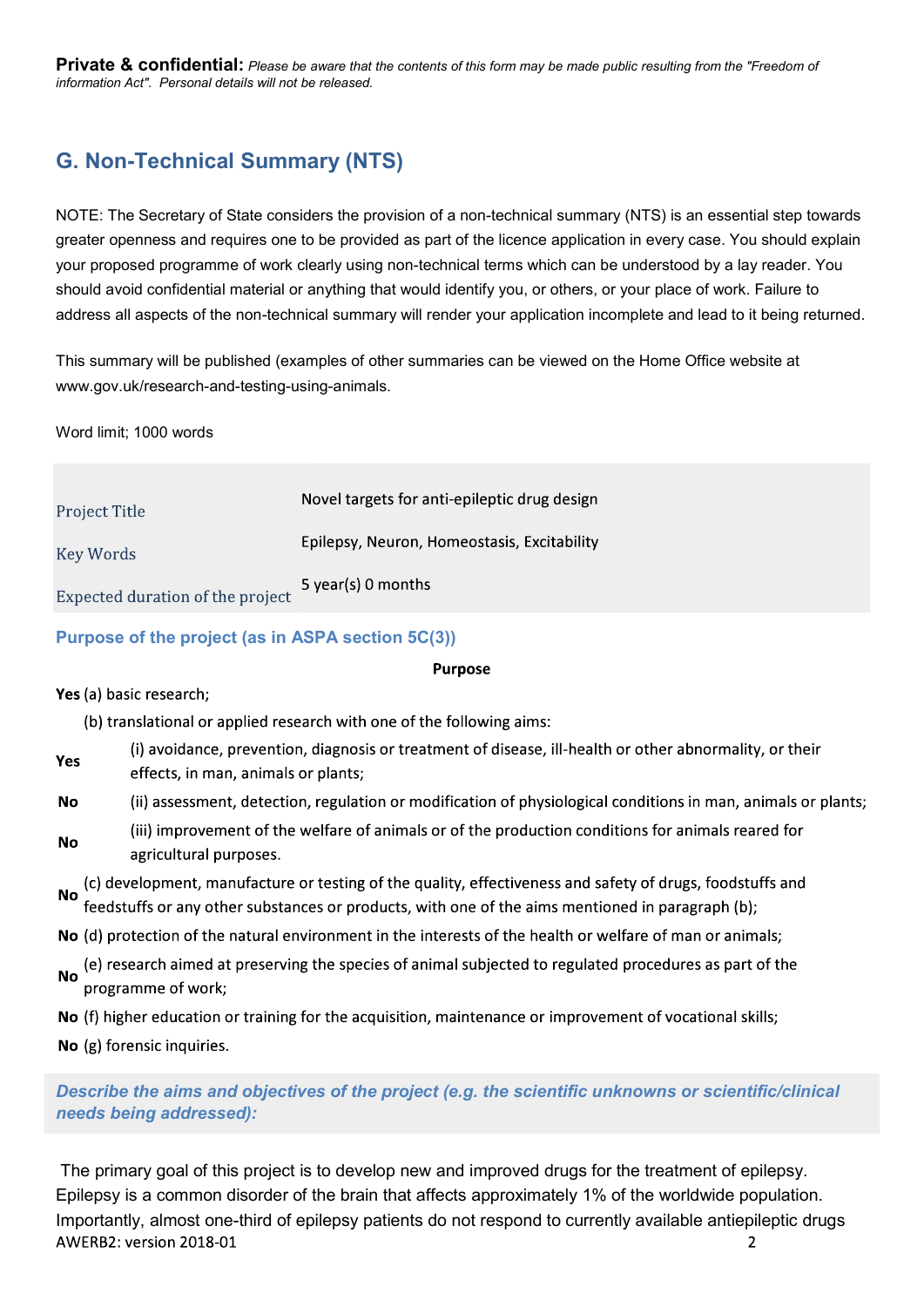Private & confidential: Please be aware that the contents of this form may be made public resulting from the "Freedom of information Act". Personal details will not be released.

(AEDs). Furthermore, current antiepileptic drugs can cause severe side effects, significantly impairing the quality of life of patients even when seizures are controlled. Thus there is a clear clinical need for better AEDs. The identification of novel biology will greatly catalyse the development of better AEDs. This project is based on identifying such novel targets, for example a protein termed Pumilio (Pum).

Increasing the level and/or activity of Pum is sufficient to significantly reduce the occurrence and severity of seizures. We have identified a chemical compound that is able to increase expression of Pum. This compound is also effective in reducing seizures. However, the compound is not ideal in terms of its druglike properties. This project will make a range of compounds related to the original, but that are better at being used by the body and hence more effective in controlling seizures. Following testing in mouse seizure models we will hopefully identify which of the new drugs are the best to take forward for clinical trials in human epilepsy patients.

# What are the potential benefits likely to derive from this project (how science could be advanced or humans or animals could benefit from the project)?

At present there are a large number of epilepsy patients that cannot be well treated by existing drugs. For many of these individuals surgery is their only option. However, brain surgery is not without significant risks. Thus, being able to find new ways to control seizures may provide a favourable alternative treatment for these patients. The compounds we develop will likely have good potential to meet this clinical shortfall. These compounds will also find significant use in basic research because they will allow researchers to manipulate neuronal and neuron homeostasis activity to further study how seizures develop and how they impact on the brain.

# What types and approximate numbers of animals do you expect to use and over what period of time?

We expect to use 312 mice over the course of this project.

In the context of what you propose to do to the animals, what are the expected adverse effects and the likely/expected levels of severity? What will happen to the animals at the end?

We will induce seizures in 'normal' wildtype mice by administration of specific chemicals. This will allow us to test how effective our test compounds are in preventing seizures. Induced seizures will be expected to change behaviour: including head nodding, pawing, rearing, falling and rolling. Animals that exhibit the most severe Racine 'stage 5' generalised epileptic seizures will be killed immediately by terminal anaesthesia. All other animals will be killed at the end of the observation period by identical means.